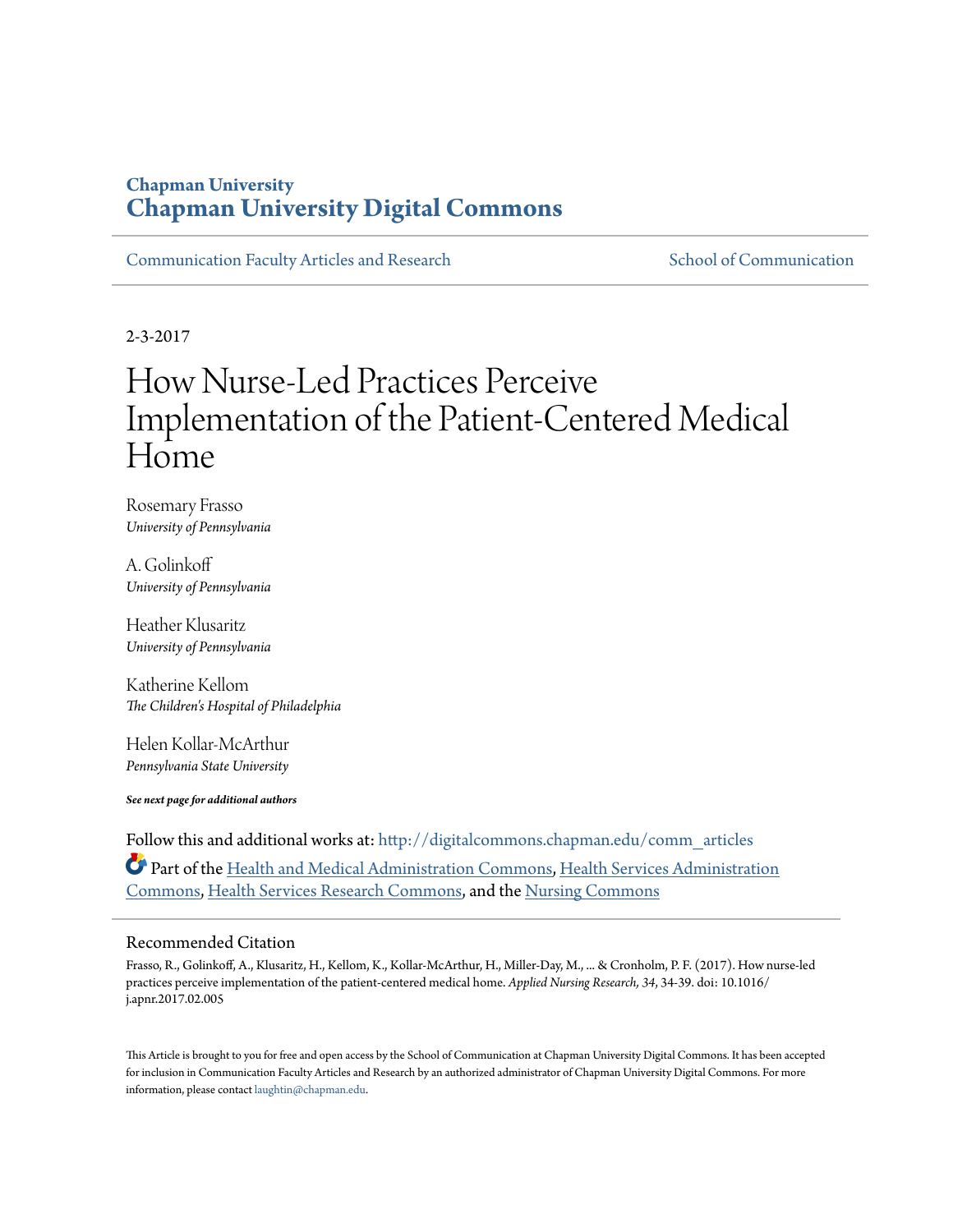## How Nurse-Led Practices Perceive Implementation of the Patient-Centered Medical Home

#### **Comments**

NOTICE: this is the author's version of a work that was accepted for publication in *Applied Nursing Research*. Changes resulting from the publishing process, such as peer review, editing, corrections, structural formatting, and other quality control mechanisms may not be reflected in this document. Changes may have been made to this work since it was submitted for publication. A definitive version was subsequently published in *Applied Nursing Research*, volume 34, in 2017. [DOI: 10.1016/j.apnr.2017.02.005](http://dx.doi.org/10.1016/j.apnr.2017.02.005)

The Creative Commons license below applies only to this version of the article.

#### **Creative Commons License**  $\bigcirc$   $\circ$

This work is licensed under a [Creative Commons Attribution-Noncommercial-No Derivative Works 4.0](http://creativecommons.org/licenses/by-nc-nd/4.0/) [License.](http://creativecommons.org/licenses/by-nc-nd/4.0/)

## **Copyright**

Elsevier

#### **Authors**

Rosemary Frasso, A. Golinkoff, Heather Klusaritz, Katherine Kellom, Helen Kollar-McArthur, Michelle Miller-Day, Robert Gabbay, and Peter F. Cronholm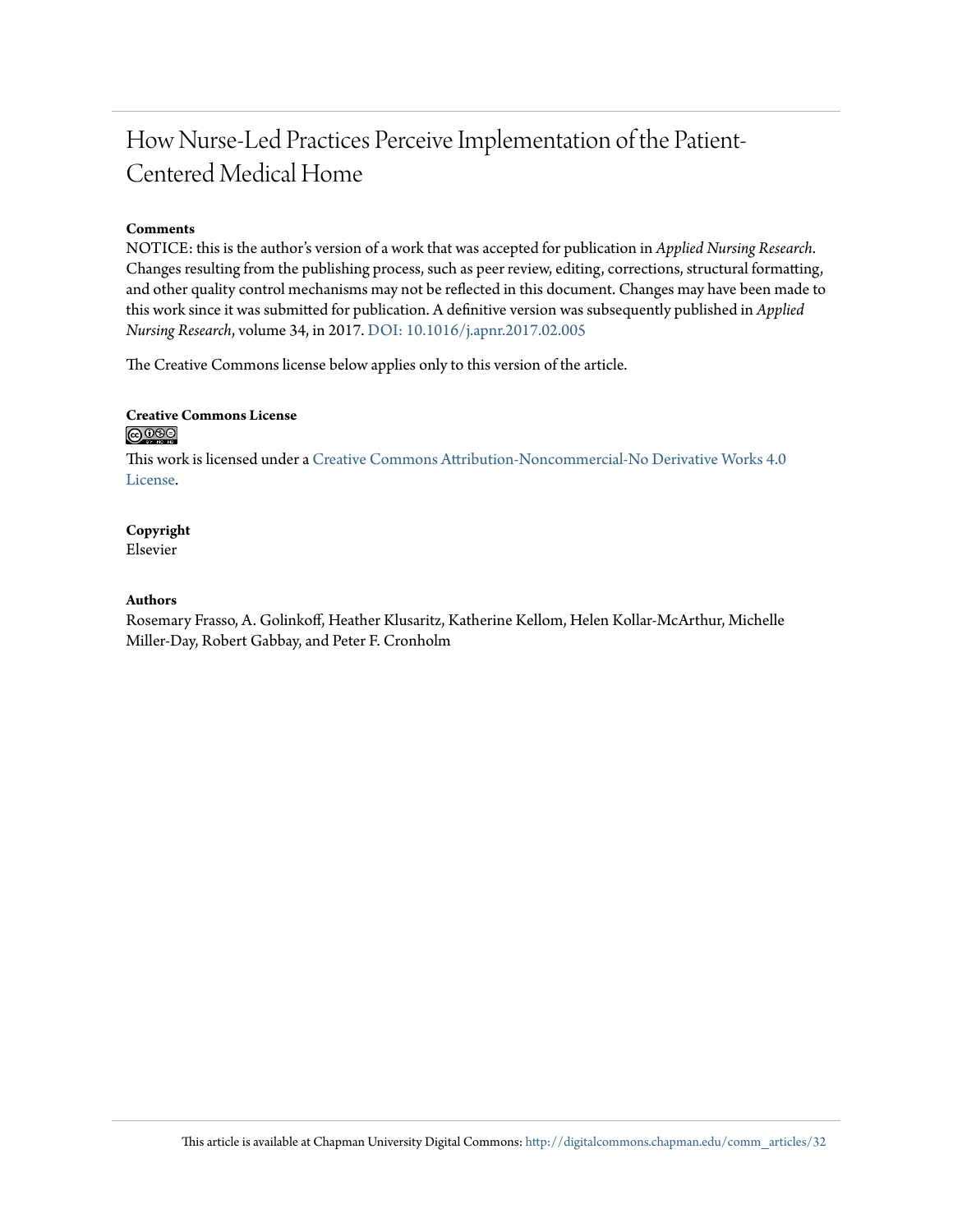Frasso, R., Golinkoff, A., Klusaritz, H., Kellom, K., Kollar-McArthur, H., Miller-Day, M., ... & Cronholm, P. F. (2017). How nurse-led practices perceive implementation of the patient-centered medical home. *Applied Nursing Research*, *34*, 34-39.

#### **ABSTRACT**

*PURPOSE*: The Affordable Care Act (ACA) promotes the Patient-Centered Medical Home (PCMH) model as a way to improve healthcare quality, the patient experience, and has identified nurse-led primary care as a mechanism meeting the increasing demand for quality primary care. The purpose of this study was to investigate the implementation of a PCMH model in nurse-led primary care practices and to identify facilitators and barriers to the implementation of this model.

*METHODS*: Data were collected through in-depth interviews with providers and staff in nurseled practices.

*RESULTS*: These data suggest two categories of processes that facilitate the integration of PCMH in the nurse-led practice setting: patient-oriented facilitators and organizational facilitators. In addition, a number of barriers were identified to implementing the PCMH model. Overall, these practices creatively engaged in the transformation process by structuring themselves as a complex adaptive system and building upon the core principles of nurse‐led care. *CONCLUSION*: Since the core principles of nurse-led care map onto many of the same principles of the PCMH model, this study discusses the possibility that nurse-led practices may experience fewer barriers when transitioning into PCMHs.

MeSH keywords: Primary Health Care; Organization and Administration; Delivery of Health Care; Primary Care Nursing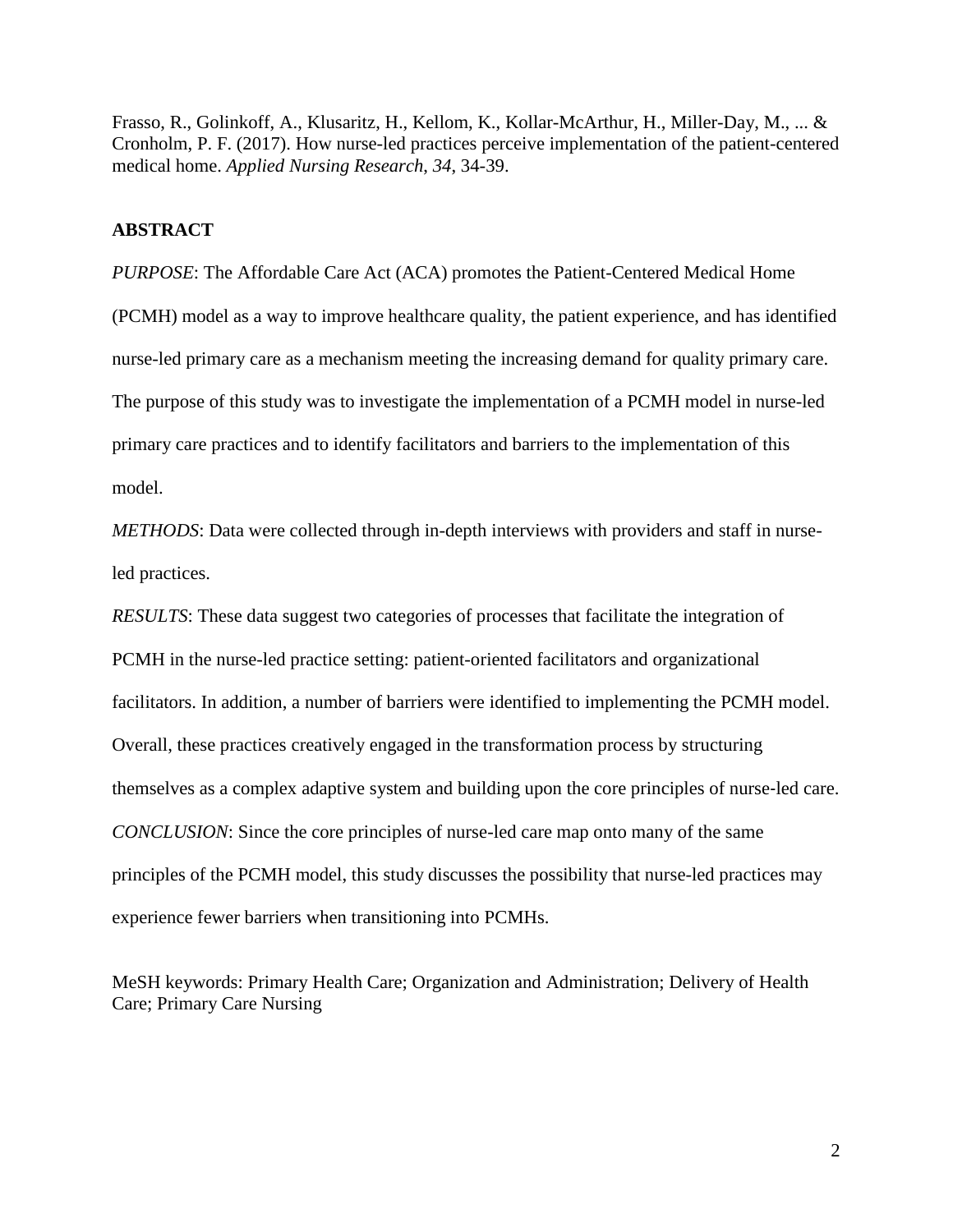#### **INTRODUCTION**

The demand for, and provision of, primary care in the US is shifting. Increasing incidence of chronic disease, rising medical costs, and the predicted increase in demand related to improved access associated with the Patient Protection and Affordable Care Act (ACA)(*Patient Protection and Affordable Care Act*, 2010) have led healthcare systems to consider alternative models of care delivery. The ACA specifically included support for Patient-Centered Medical Homes (PCMH) in health centers. The PCMH model supports team-based coordination of care and patient self-management capacity in an effort to improve quality of care and associated health outcomes. PCMH has been widely adopted in primary care settings, including in nurse-led practices. Nurse-led practices (also referred to as nurse-managed healthcare) have shown promise in alleviating the US demand for primary care (Esperat, Hanson-Turton, Richardson, Tyree Debisette, & Rupinta, 2012) and have been identified as practice models for improving quality of care (Hansen-Turton, Bailey, Torres, & Ritter, 2010; Martinez-Gonzalez et al., 2014).

Current models of nurse-led care were developed in the 1980's in response to the demand for clinical training sites for nursing students and to serve the communities located near nursing schools (Hansen-Turton, 2005). Funding for these practices initially came from the Division of Nursing, Bureau of Health Professions, Health Resources and Services Administration and individual schools of nursing (Hansen-Turton, 2005). As a result of their early successes, there are now over 250 nurse-led US health centers (Holt, Zabler, & Baisch, 2014).

While there is no formal model for nurse-led practices, the National Nursing Centers Consortium outlines the following nurse-led practice priorities (NLPP) and characteristics: "*Wellness - We treat, educate, and heal from a holistic perspective that integrates preventive*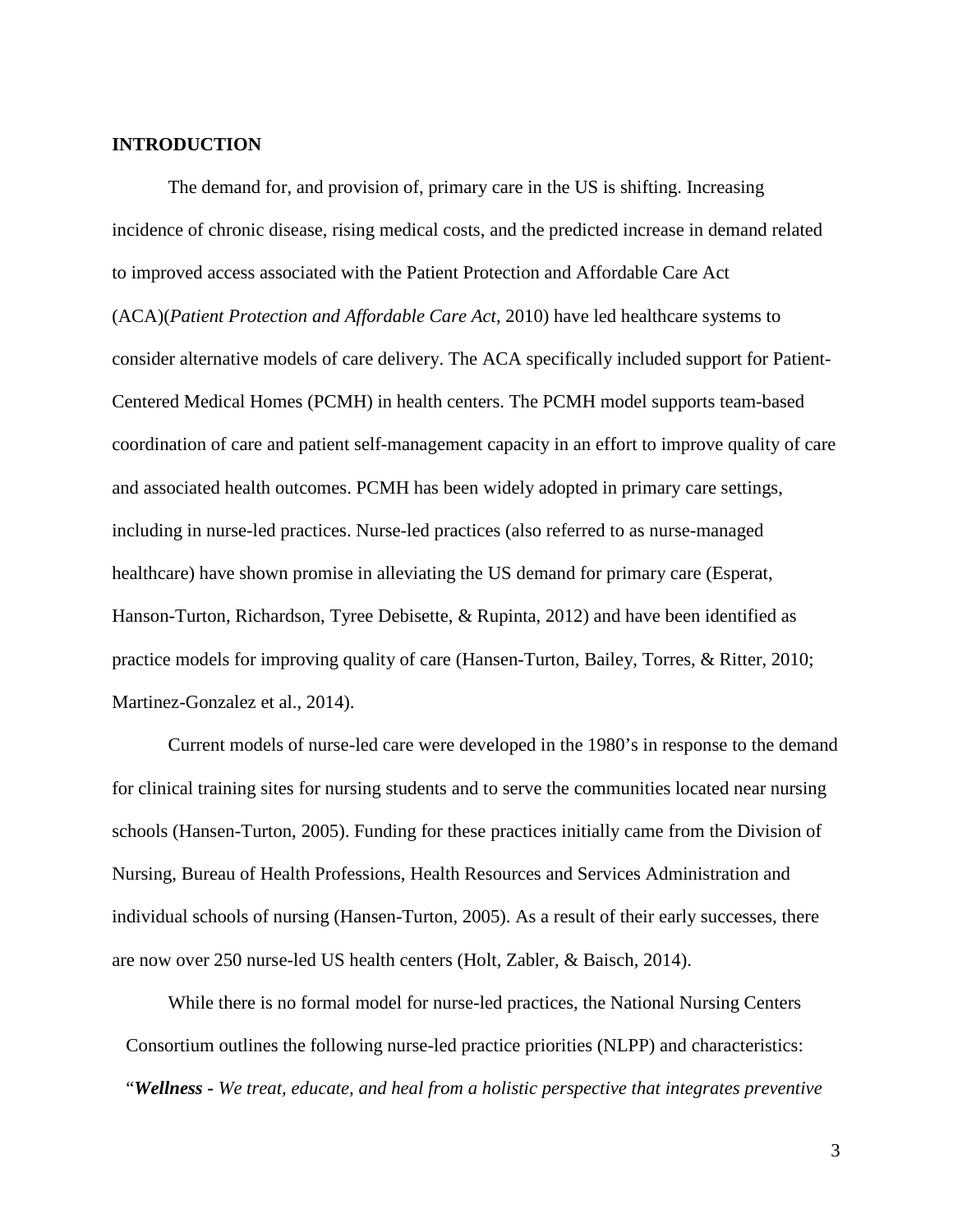*care and wellness maintenance into primary care.* 

*Patients - We know our patients and our patients know and trust us. We take the time to listen and to learn about the whole person, and consequently make the connections between a person's life and the state of his or her health.* 

*Families - We treat the whole family, not as separate individuals but as a family whose members share an environment of health risks and health opportunities.* 

*Non-traditional and community-based services - We expand our definition of healthcare to deal with some of the most serious problems facing American society today, including family, adolescent and neighborhood violence; drug, nicotine and alcohol addictions; grief, stress, and anxiety; and the environmental aspects of diseases such as asthma and birth defects"* (National Nursing Centers Consortium, 2011). Nurse-led centers emphasize the holistic model of care and integrate an understanding of the social determinants of health. Additionally, nurseled centers often utilize the patient-provider team approach to care, which promotes patient autonomy and supports shared decision making – all key constructs in the PCMH model (Hansen-Turton, 2005; Moser, Houtepen, & Widdershoven, 2007).

In part because of this alignment, attention in the US has been refocused recently on nurse-led centers. The passing of the ACA in 2010 codified the definition of nurse-led health centers, and created a specific funding mechanism to aid existing nurse-led clinics under Title V-Sec.5208 (*Patient Protection and Affordable Care Act*, 2010). Additionally, the National Committee for Quality Assurance (NCQA) recognized nurse-led practices for PCMH certification in 2010 after a long history of only recognizing physician-led practices (National Committee for Quality Assurance, 2010). NCQA recognition created an opportunity for nurse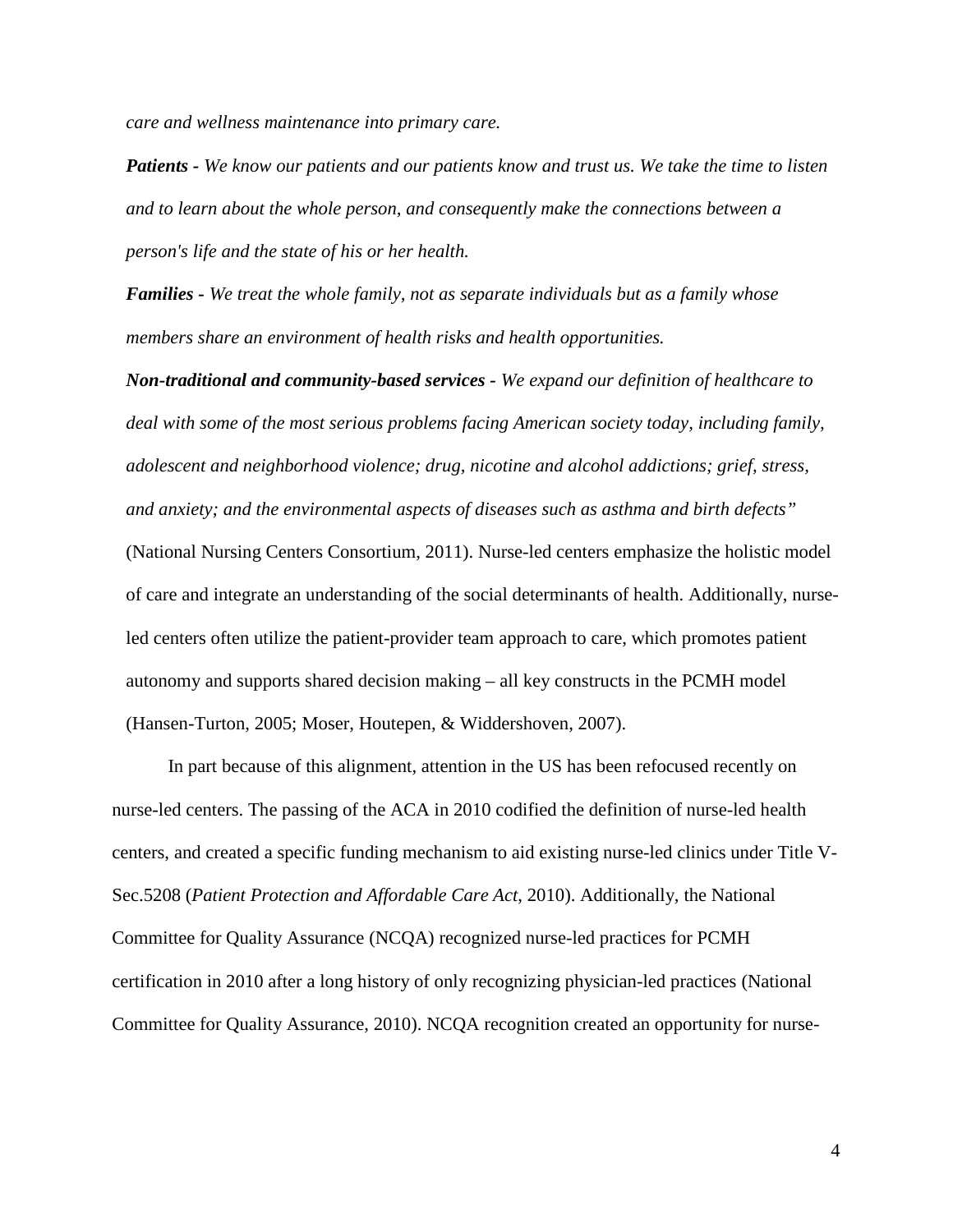led practices to receive financial incentives to support PCMH transformation (National Committee for Quality Assurance, 2010).

As originally envisioned by the American Academy of Pediatrics (AAP), the purpose of the PCMH is to provide centralized and consistent care. The PCMH model facilitates a teambased approach to care, wherein providers coordinate care across all elements of the larger healthcare system. This includes efforts to partner with specialists, hospital systems, home healthcare networks, and agencies providing support in the community. Well aligned with the professional values of the nurse-led paradigm of care, the model emphasizes a holistic, relationship-based approach to primary care, where the whole person is the center of treatment and the team works with families and support networks respecting patient's needs, preferences, culture and values (National Committee for Quality Assurance, 2011). However, given that PCMH models are relatively new and most work has focused on adoption of the model in the physician-led setting, it is especially important to examine integration in the nurse-led practices setting. This study examined the adoption of the PCMH model in four Pennsylvania nurse-led practices. The specific aim of this study was to assess the barriers and facilitators to integrating the PCMH model in the nurse-led practice setting.

#### **METHODS**

#### **Sample**

Data for this study are nested within a parent project funded by the Agency for Healthcare Research & Quality (AHRQ R18HW019150) and the Aetna Foundation. It was designed as a mixed-methods investigation of PCMH implementation and transformation in 25 primary care practices (19 physician-led practices and six nurse-led practices) in Southeastern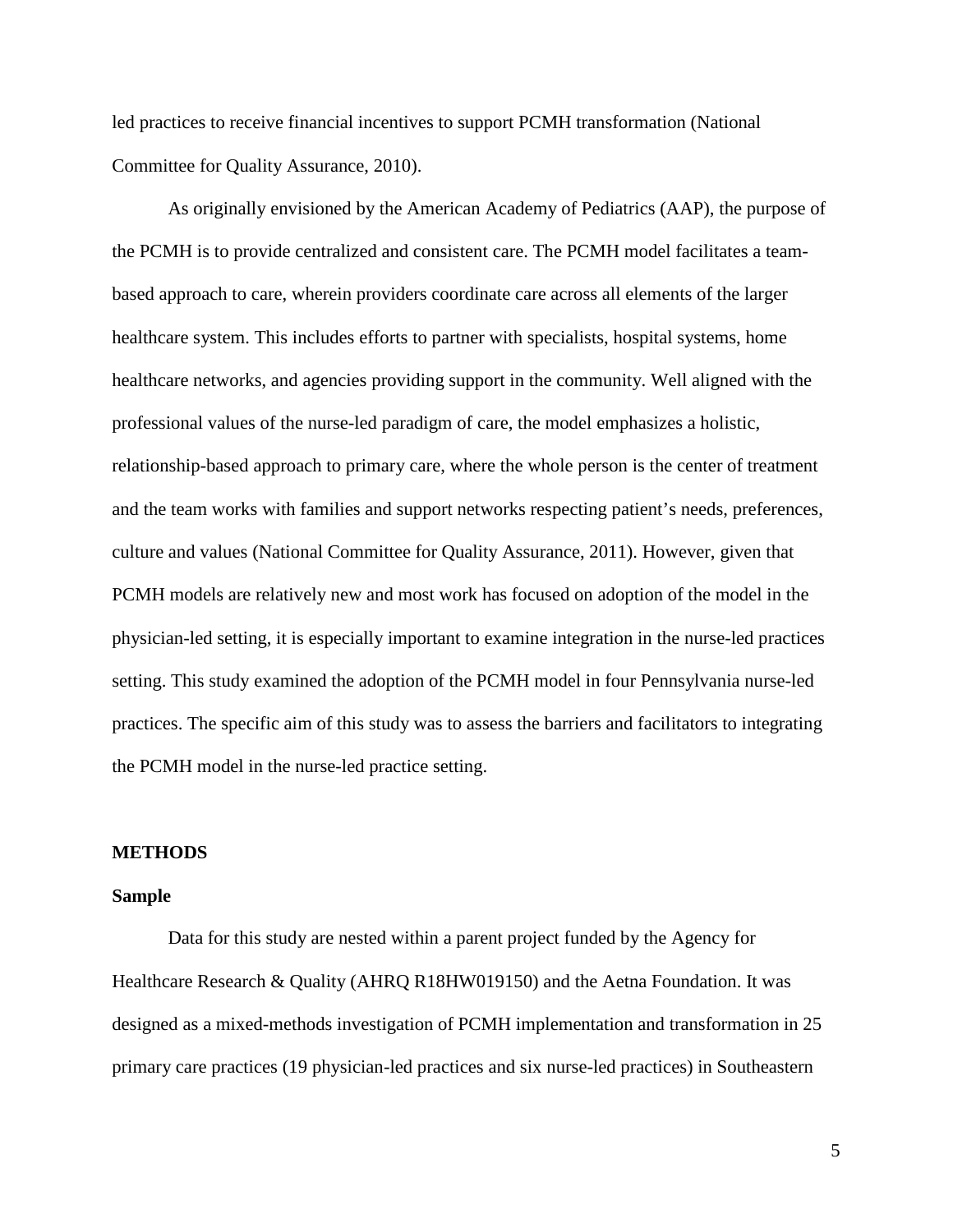PA. Surveys, site visits, focus groups, and individual interviews were conducted at participating sites. The sub-investigation described here focuses only on interview data collected at four of the participating nurse-led practices.

#### **Data Collection**

Key informant interviews were conducted between September 2010 and September 2011 (n=32) with nurse practitioners, nurses, social workers, certified nurse assistants, medical assistants, support staff, and practice administrators at four sites. Interviews lasted approximately 60-90 minutes and were audio-recorded with the consent of each participant. Audio recordings were transcribed verbatim and de-identified. To ensure the validity of the data, standard guidelines were implemented including: 1) rigorous training of interviewers; 2) use of a standardized interview guide; and 3) conducting interviews in private locations. The interview guide addressed the following areas: Understanding of the PCMH model, motivation for involvement, practice commitment, barriers to implementation, practice culture, and communication (see Appendix A for full interview guide).

#### **Data Analysis**

De-identified transcripts were imported into a qualitative software program [QSR NVivo (9.2)] used to facilitate analyses. The research team developed a codebook and coded all the transcripts. Coding accuracy was evaluated by the senior researcher on the team and coding discrepancies were reviewed and resolved by consensus. The codes were organized into two thematic categories: facilitators and barriers. Quotes from the transcripts were then chosen to illustrate the findings and to ensure that emerging themes were firmly grounded in the data.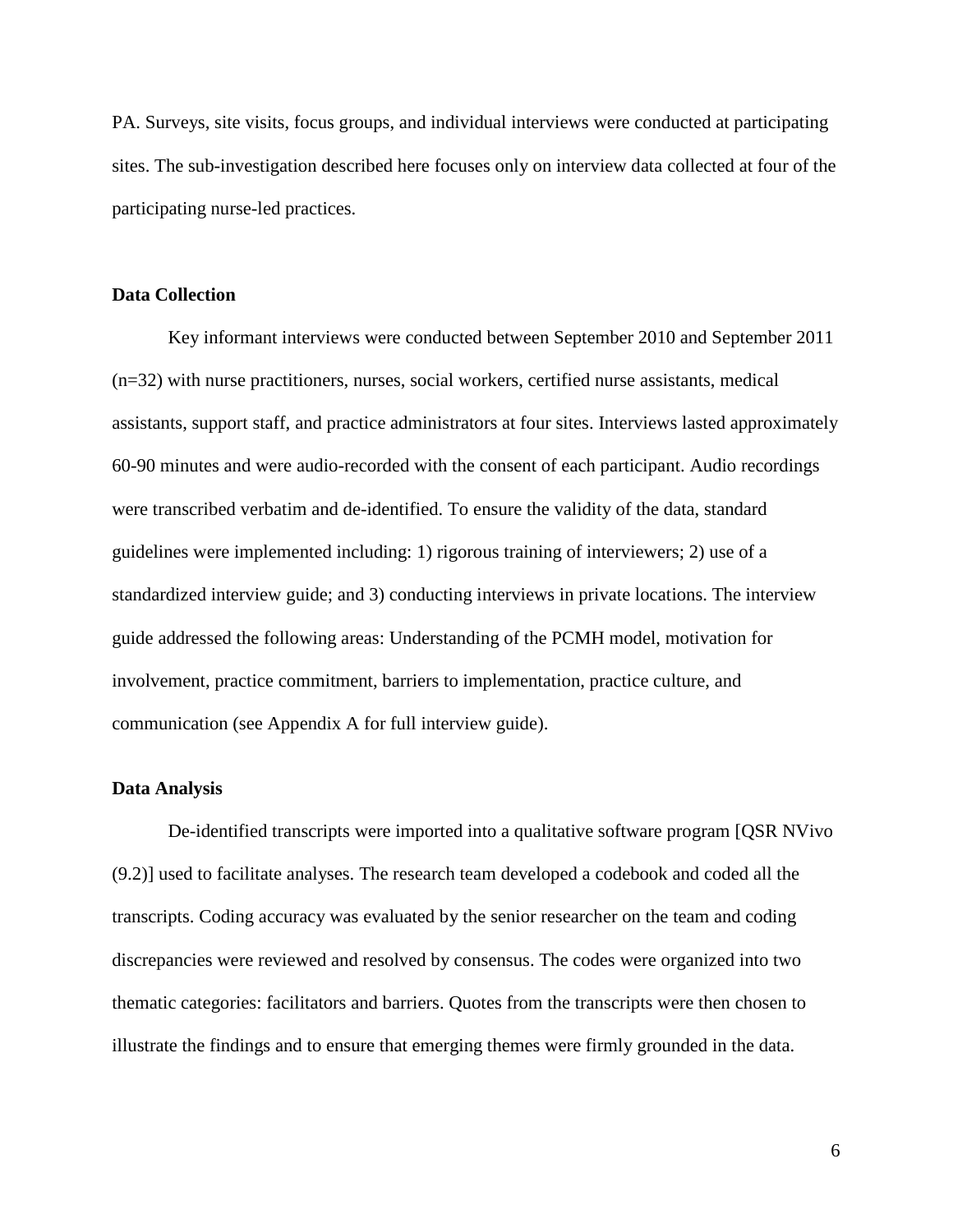#### **RESULTS**

Thirty-two key informants from four nurse-led practices participated in this study. Their roles in the practice varied and included nurse practitioners, nurses, social workers, certified nurse assistants, medical assistants, support staff, and practice administrators. Practice characteristics are described in Table 1. The analysis yielded a set of themes that were organized into two broad thematic categories: *facilitators* and *barriers* to the integration of the PCMH model in the nurse-led practice setting. The themes identified as facilitators were the patient's role in their care, including one-to-one encouragement, using outcome reports, facilitating care, and the formal structure of PCMH, including frequent meetings and use of reports, physical environments that facilitate communication, and horizontal responsibility. Themes categorized as barriers included changing electronic medical record (EMR), time, complex patient needs, and poorly defined practice roles. These themes are described below with representative illustrative quotations.

| <b>Practice</b><br><b>Study ID</b> | <b>Practice</b><br><b>Type</b> | <b>Service Area</b> | <b>Number of</b><br>interviews |
|------------------------------------|--------------------------------|---------------------|--------------------------------|
|                                    | <b>FQHC</b>                    | Urban               |                                |
| 11                                 | <b>FQHC</b>                    | Urban               |                                |
| 14                                 | <b>FQHC</b>                    | Urban               | 10                             |
| 23                                 | <b>FOHC</b>                    | Suburban            |                                |

Table 1: Practice Characteristics

#### **FACILITATORS**

Respondents identified key practices and policies that were in line with the PCMH model's patient-centered framework. Respondents highlighted ways to enhance access to care and foster the patient-provider relationship.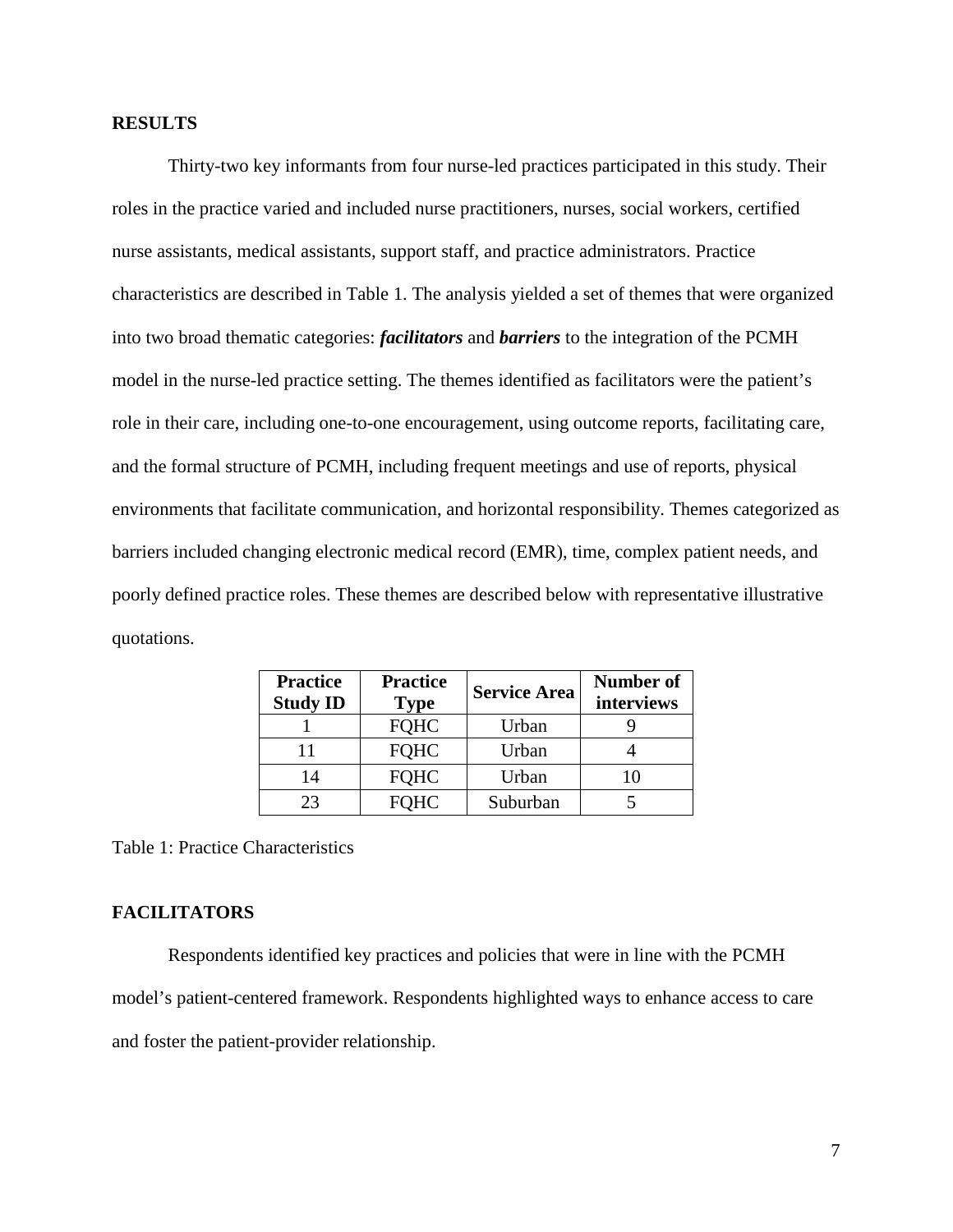#### *The Patient's Role in Their Care*

Patient-oriented enhancements were defined by practice members as policies or procedures that enhanced the patient's engagement in their own care and emphasized patient responsibility for self-management goals. This thematic category included: One-to-one encouragement, using outcome reports to keep patients on track, and enhancing procedures for removing barriers to care with a focus on enhancing follow-up and referral.

**One-to-one encouragement.** This strategy involves one-to-one face time spent with the patient when the care team member directly encourages the patient to take an active role in their health. These educational moments were described as a way to assist patients' understanding of their diabetes or other health issues such as smoking, diet, and the role of family support of those with chronic health issues. Respondents stressed that patient education was critical to engage the patient in their care and often emphasized education as a core component of the nursing model. Targeted reinforcement was described as modeling shared decision making framing the providerpatient relationship as a partnership. For example, a team member from Practice 23 shared the following:

*…I remember [a] diabetic [patient] somewhere around the third visit looking at me and saying, "I'm understanding that you and I are partners in this." And so I said, "Okay. Yeah. That's right." So I think we just do it a lot better. […]I think we're less focused on pathology and more focused on the client and that client status (Practice 23; Nurse Practitioner).*

**Using outcome reports.** Some nurse-led practices took advantage of using clinical data reports to show patients where they had made improvements and where there was additional potential (e.g. blood pressure or A1c levels). Some practices also used outcome reports and data on trends as a way promote an office-wide culture of increased performance awareness. Practices described using improved outcome data to celebrate and reinforce positive patient behaviors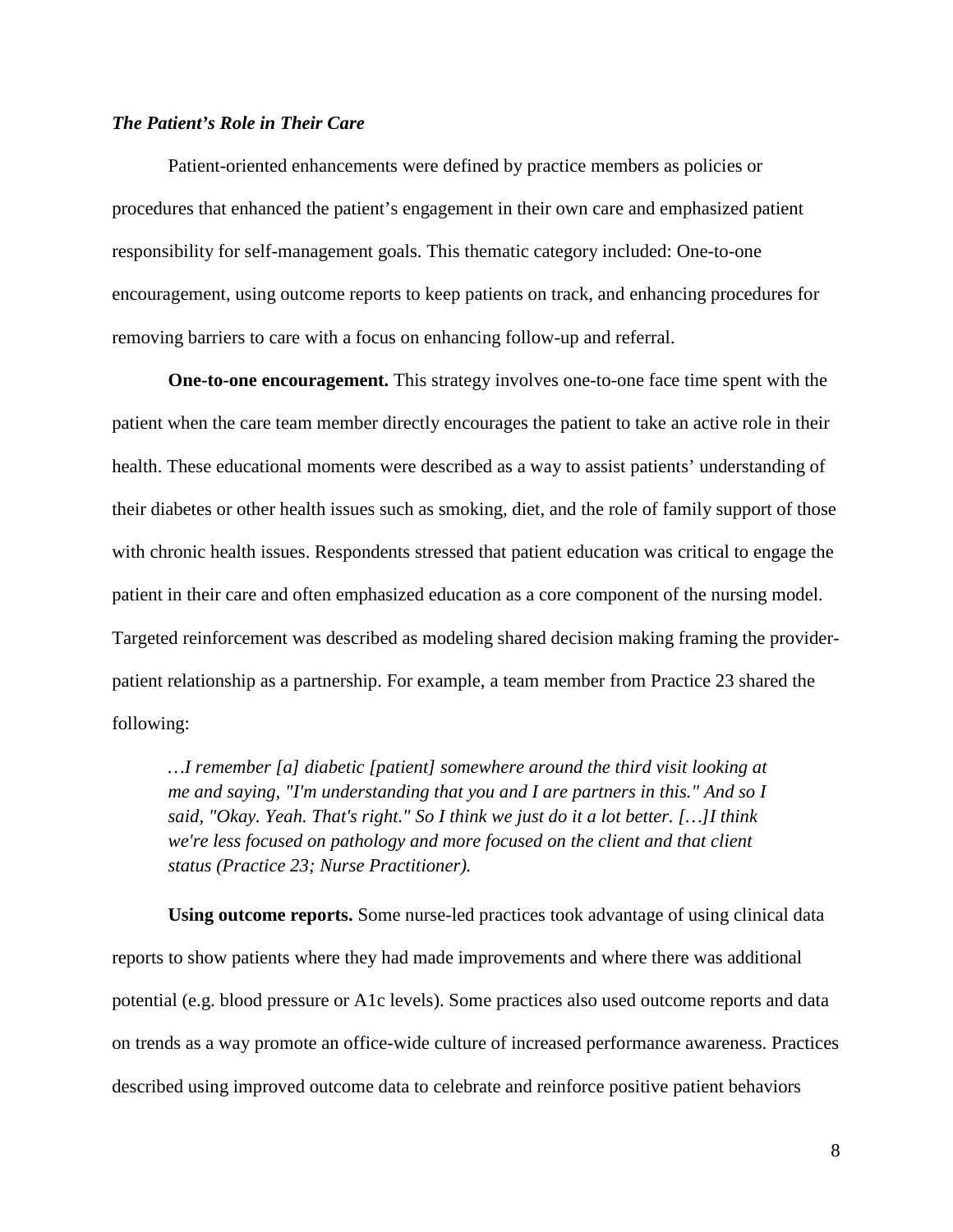from the receptionist all the way to the primary provider, helping demonstrate the concept of a team for patients during their office visit.

*…And then [name] will get them and he'll go, "Look, his A1c." And then we'll go "Yay." You know we almost have like a little party thing for the patient. And when the patient comes in then we reward them […]. And we celebrate with them so they'll know that […] was a big accomplishment, what they did, and it's better for them (Practice 23; Medical Assistant).*

**Facilitating care.** Practice members described a relationship between patient

demographics and methods of facilitating care. Some examples of practices used to facilitate care included: the use of translators, helping to procure transportation, consolidating appointments into one building, making referrals to social services, and addressing nutritional needs by connecting patients to sources of local produce. Respondents described the need to do more than just refer patients to social services, noting that attention must be paid to the social, environmental, and behavioral needs of the patients demonstrating an incorporation of social determinants of health into practice changes. The following example illustrates the variety of other needs the providers in these practices try to meet for their patient populations.

*…a lot of our patients are kind of hard to get ahold of. So then we've got to get ahold of them and tell them to bring an interpreter. So it's not as easy to get the service as just making the referral. It's a lot of logistics in terms of getting patients to any specialist in general when they need care. (Practice 23; Nurse Practitioner)*

Respondents also reported how EMR systems facilitated care. Practices used their EMR to track and maintain referrals to specialty services, such as eye care and podiatry. A wide variety of EMRs were used across practices, making specifics difficult to identify. However, across all practices, participants credited the EMR with enhancing staff follow-up with patients, ensuring patients were coming in on a regular basis and receiving the treatment necessary to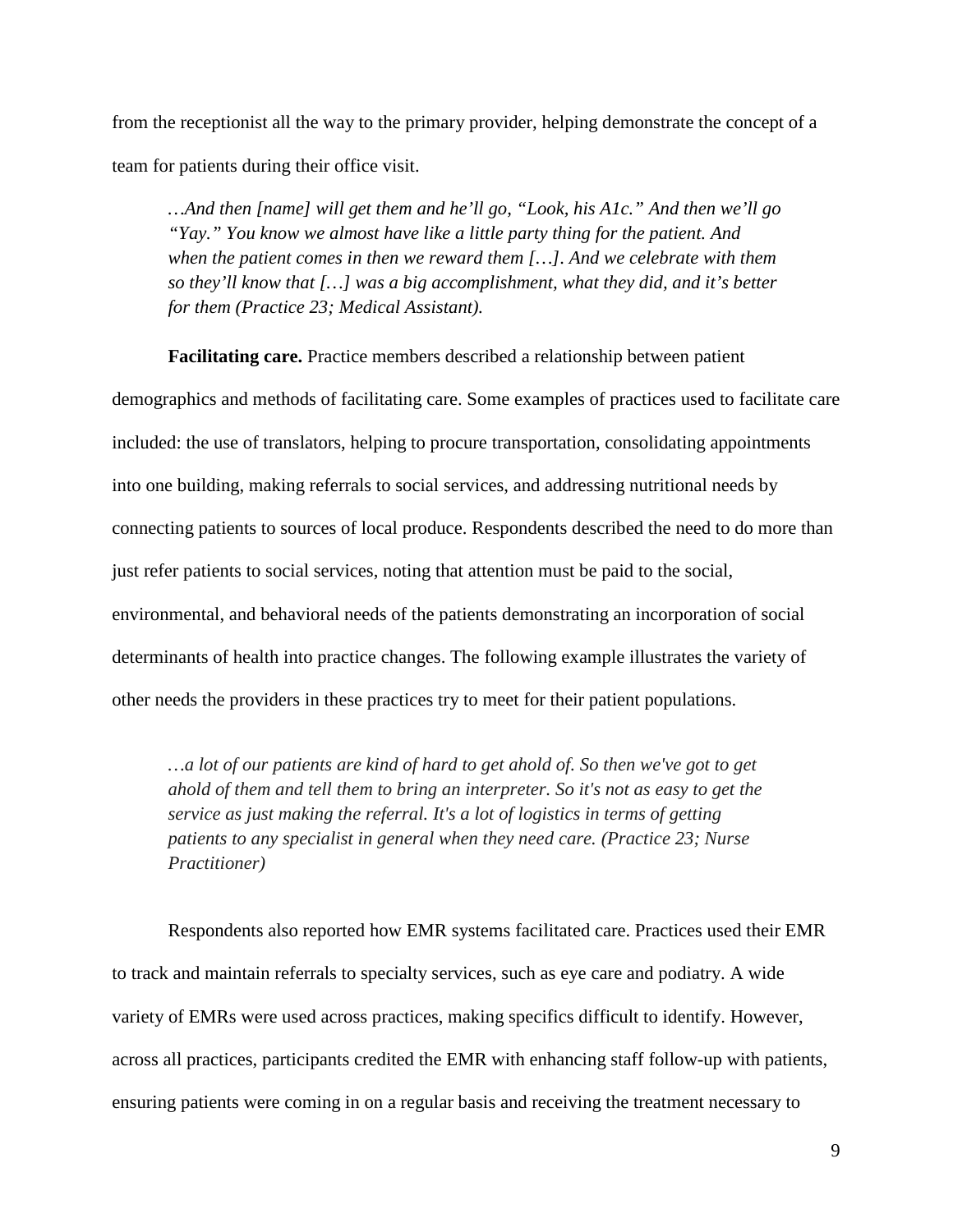make clinical progress, as a way to improve patient engagement. Follow-up was also an area where PCMH goals helped strengthen practice procedures related to specific NCQA standards. Being able to track and follow up with patients was a particular concern to practices 14, 23, and 25, who encountered populations who were more transient for a variety of reasons (e.g. housing instability, migrant workers, fluctuating insurance status, etc.).

Descriptions of enhanced follow-up included office staff (usually a care manager) developing personal relationships with patients so that follow-up conversations could better account for factors contributing to missed appointments and could provide targeted encouragement for the patient to increase their engagement with the practice. In most interviews, practice members were quick to qualify their statements about the limits of following up with patients. Respondents pointed out that even the most dedicated follow-up attempt cannot guarantee a patient will come in, noting that it is ultimately dependent on the patient. However, practices described making great efforts to help make this happen (e.g. removing potential access barriers and providing emotional encouragement).

*That entails multiple things, one in particular has to do with identifying our highest risk patients and working side by side, partnering with the nurse practitioners to not only support the plan of action associated with that particular patient but then provide the education and the follow-up as well and the telephonic oversight and monitoring in terms of just keeping folks engaged, aware, and turned on to maintaining or at least following through with their commitment to engaging the plan and coming back for visits. Sometimes successful, sometimes not. (Practice 1; Nurse)*

#### *Formal structure of PCMH*

The ways in which providers perceived that PCMH enhanced their clinics was not limited to patient-oriented changes but also included organizational changes. Organizational enhancements were viewed as essential to the success of patient-oriented strategies.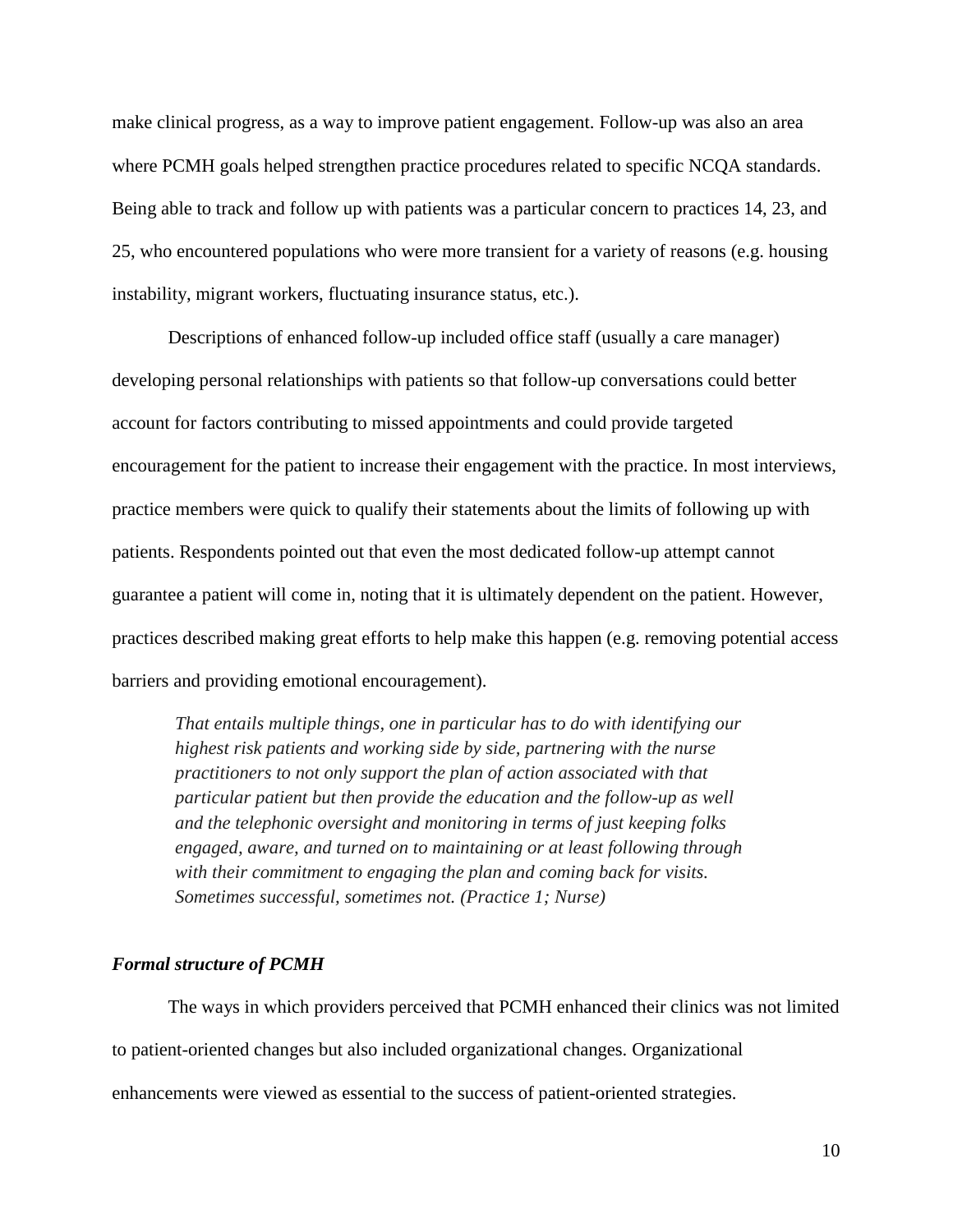Respondents did not perceive that PCMH transformation had a radical impact on the basic principles by which they operated; rather the initiative provided a formal structure for organizing and applying core principles in a way that could be replicated efficiently and consistently. As illustrated by the following comment, the PCMH model provided the tools for change in the form of educational opportunities for the practices in patient-centered chronic care management, the required implementation of an EMR system, access to the use of outcome data, a connection to peer support by other providers and practices, and financial incentives.

*It was a wonderful fit. I think that being part of this has helped to expand our knowledge base and skills and empowering patients and educating them and getting tools and networking with other people … to discover new tools that can be used (Practice 23; Nurse Practitioner).*

**Frequent meetings and use of reports.** Meetings to discuss areas for improvement were popular in nurse-led practices. Though time pressures made meetings challenging, they were seen as essential for understanding PCMH-related shifting job responsibilities. Practices described the importance of team meetings for providing a space for practice improvement and addressing necessary patient-oriented enhancements driven by outcome reports.

**Physical environments that facilitate communication.** Respondents described physical space and co-location as a driver of a positive team atmosphere. Shared space reportedly facilitated frequent and informal communication about patient care. However, limited space was viewed as a constraint to how many patients could be comfortably and privately cared for.

**Horizontal responsibility.** Horizontal responsibility, where responsibilities are distributed across the care team, was seen as a facilitator to productive team meetings as well as important to the patient follow-up process. A sense of horizontal responsibility was reported to help everyone from the front to the back of the clinic feel as though their role was vital to the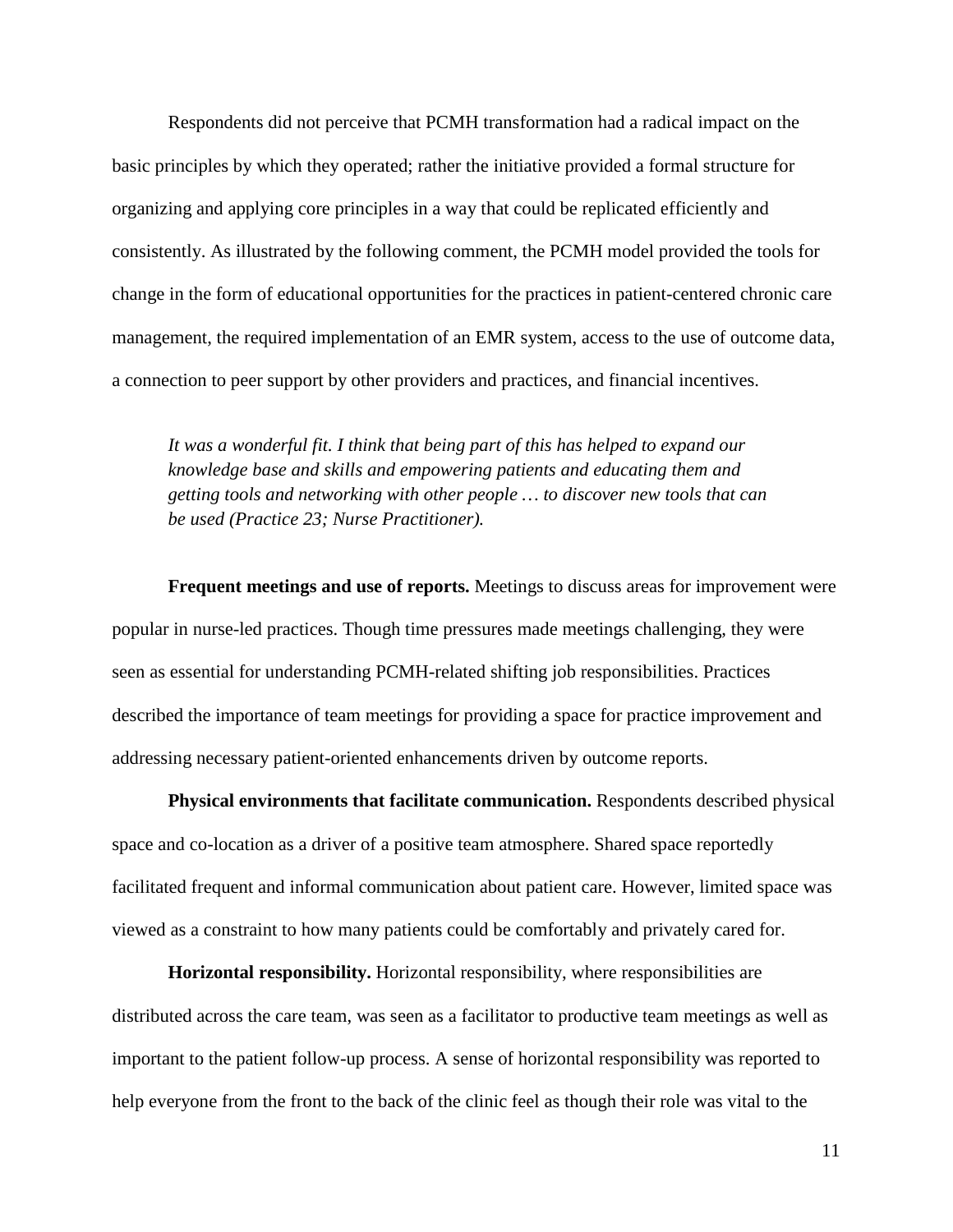overall functioning of the practice and patient care experience. Respondents described the sense of a collective agreement in which every staff member can have an effect on patient health, including the patient.

*We share [monthly outcome reports] with staff so that we can see where we're failing, and we problem solve. And it's not just the providers. I bring in the MAs and the receptionist in…Everybody has good ideas. Everybody has a different perspective. And it all works to really try to match the solution to the problem. (Practice 23; Nurse Practitioner).*

#### **BARRIERS**

Barriers were defined as processes or policies that inhibited the patient-oriented and organizational enhancements associated with the implementation of PCMH in nurse-led settings. Respondents noted that some barriers were likely not unique to nurse-led practices.

**Time.** Respondents spoke about time as a barrier to smooth adaptation of the PCMH model, noting specifically that data entry and EMR systems came with a significant initial time commitment. Respondents acknowledged that the time issue would resolve itself as everyone became more familiar with the new electronic processes. Additionally, providers described wanting more time for one-on-one patient education, but were grateful when this role could be filled by educators and care managers.

**Changing EMR system.** For practices that adopted or changed an EMR system, the learning curve was seen as a serious impingement on administrator time, especially when too little time was allocated for learning how to use new EMR systems and properly understanding their functions prior to implementation. Some practice members expressed concern about switching to new EMR systems, particularly at practices that switched several times during the intervention period. Respondents had to relearn entirely new data entry protocols and, in some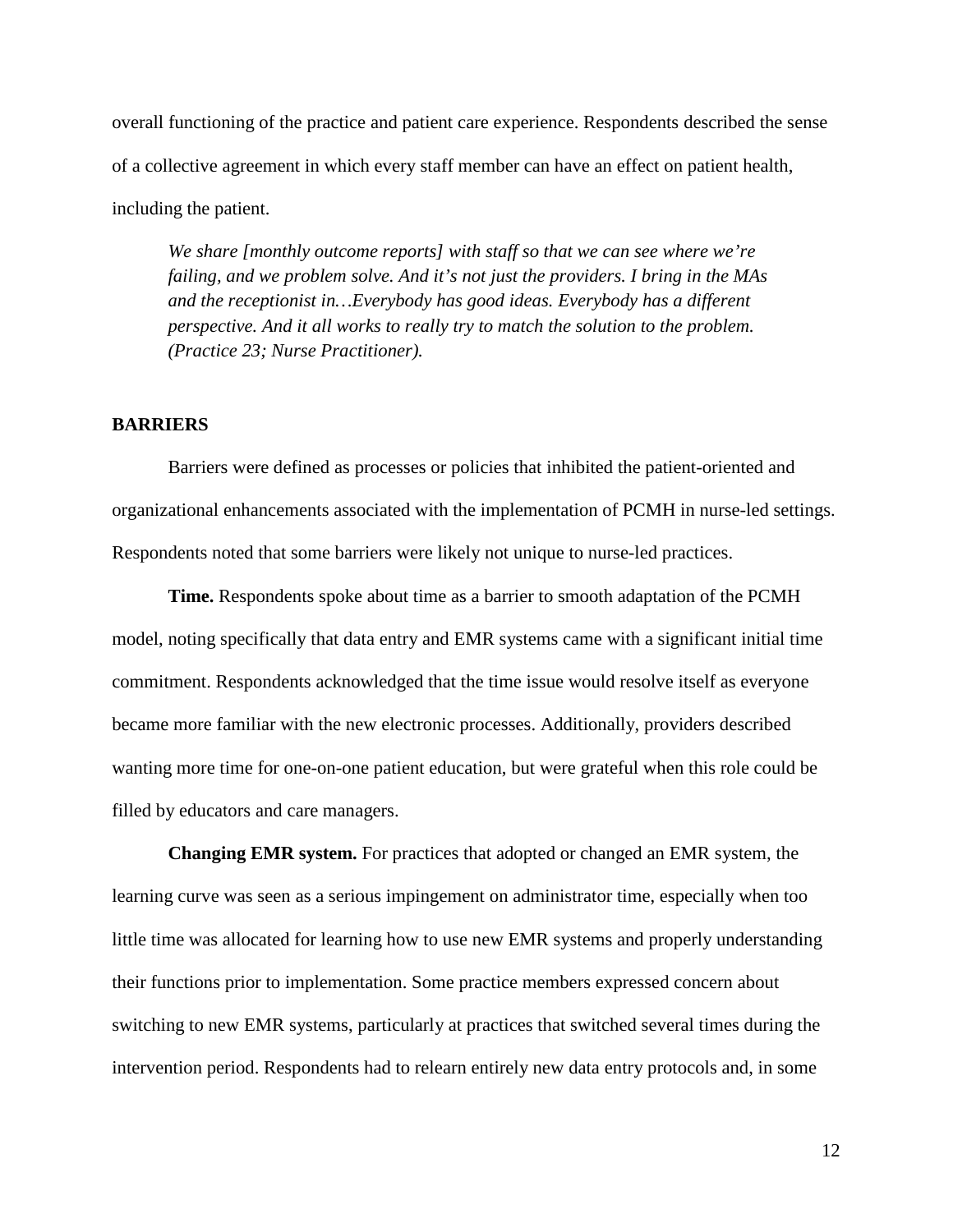cases, were unable to merge old databases with new ones and lost data on patient progress as a result. Not all practice members saw this as an insurmountable hurdle; rather a necessary stepping-stone that caused initial stress but would ultimately help the practice function more efficiently.

*…unfortunately we've gone through two systems now. When we went from one system to the next system a lot of the information hasn't come through. So I don't know what's been done on half of my patients…so I spend hours, a whole lot of time, and I hate to waste time, looking for information in that system, because you know the next patient's waiting. (Practice 14; Nurse Practitioner).*

*They made it sound like an upgrade. But it was really a whole new system. So it was like learning an EMR from scratch. There's some concepts that are the same, but it was too different the software. It wasn't like upgrading from version eight to nine. It was like a totally different software. So I think people found that challenging. There are always some providers that took to it better than others. But I think now we're kind of six months or more into it, so they're kind of getting use to it. (Practice 14; Data Manager)*

**Complex patient needs.** Practice members described the impact of life and social stressors as a significant competing demand for patient self-management. Patient attributes such as having a low income, having active substance abuse issues, being part of a transient population, or having housing instability were regarded as significant obstacles to care that needed to be addressed, often before health issues could become a priority.

*I think nurse-managed health centers need to be recognized for where they practice. It's not going to be any university setting. I've been in primary care my whole career, and most of the practices I've been in have been university-based outpatient settings. And it's usually a mix of people, and this is clearly people who are more at risk and high risk (Practice 1; Diabetes Educator/ RN).*

**Staffing and staff rolls.** Confusion over job responsibilities and high staff turnover rates during the PCMH transition period were identified as barriers to PCMH implementation. These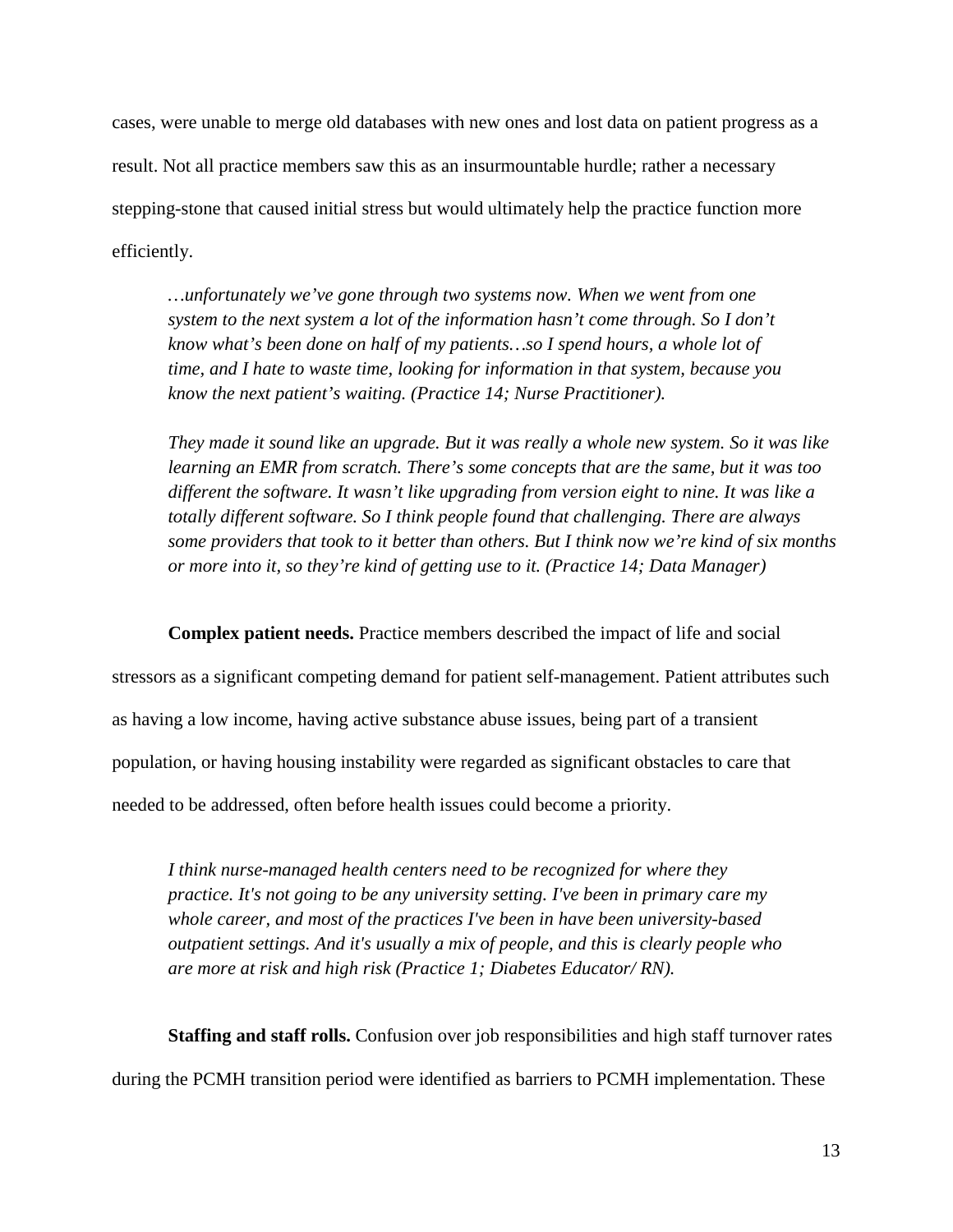issues also led to concerns among providers about continuity of care for their patients. In addition, concerns were stated over the transfer of responsibility from one provider to another as interrupting systems of horizontal responsibilities and disruption of the cohesiveness of the care team.

#### **DISCUSSION**

This study is the first to explore the integration of the PCMH model in the nurse-led primary care setting. Our findings demonstrate that important facilitating factors include the *patient's role* in their care (one-to-one encouragement, the use of outcome reports, and efforts to facilitate care) and the characteristics of the formal PCMH structure (frequent meetings, the use of reports, the design of physical environment to improve communication, and horizontal responsibility), are separate, but complementary components of PCMH model and are consistent with nurse-led practice priorities (NLPP) care provision. The concepts subsumed under the categories of patient-oriented and organizational enhancements were tangible practices or policies that could be constructed and carried out, not just a set of values or philosophies about how one believes a provider and patient should work together in the nurse-led setting. Additionally, nurse-led practices faced several barriers to PCMH implementation closely tied to the learning curve and time commitments associated with changes related to PCMH implementation.

Study findings shed light on the overlapping and complementary nature of NLPP and PCMH functions (Figure 1) through the assessment of facilitators and barriers associated with PMCH transformation. The first NLPP, promoting patient wellness, is consistent with the PCMH function of promoting comprehensive care, the second and third NLPPs, focusing on care for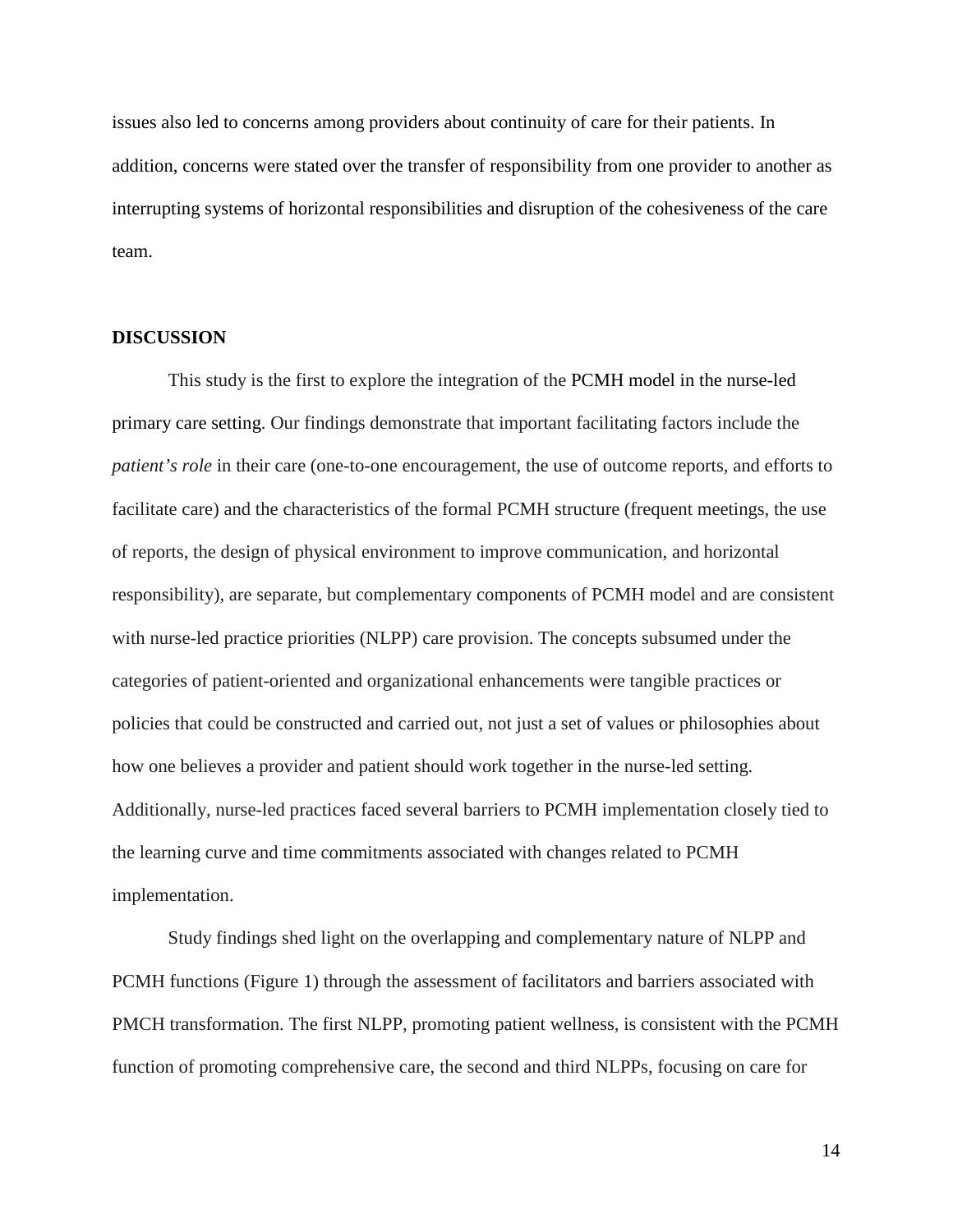patients and families, aligns with the patient-centered function of PCMH, and the fourth NLPP, non-traditional and community-based services, mirrors the accessible care functions of PCMH. Arguably, all of the above are vital to the promotion of quality and coordinated patient care.

Identified facilitators and barriers were related. For example, the expanded role of EMRs and performance data highlighted in the PCMH transformation process provided a venue viewed by members of nurse-led practices as enhancing their ability to empower patients in their own care through automated organizational practices which were viewed as improving coordination and quality of care. However, when data entry or EMR systems were not fully functional or providing appropriate output data, patient care teams noted the challenges to not having access to accurate information upon which to base patient care or practice improvement decisions. Patient care and practice transformation may be impacted by the quality of information in the EMR and the learning curves and workflow adjustments associated with proper and appropriate use.

Practices appeared to absorb potential enhancement and progress disruptions during the transformation process by approaching their implementation of PCMH from what could be described as a complex adaptive systems (CAS) framework (Holland, 1992). The idea of a CAS is a dynamic and adaptive network of agents in which actions are reciprocally reactive and influence the system as a whole (The Health Foundation, 2010). CAS is used often in health services research to describe complicated health processes and is illustrated especially in the way that nurses address healthcare problems from a systems perspective (Holden, 2005). The CAS framework has also been adopted to describe the way that practice redesign is carried out. Miller et al (Miller, Crabtree, Nutting, Stange, & Jaen, 2010). discuss the CAS framework specifically in regards to PCMH implementation. The authors suggest that adaptation is the key component of understanding an organization as a CAS. Adaptation is described as both the ability to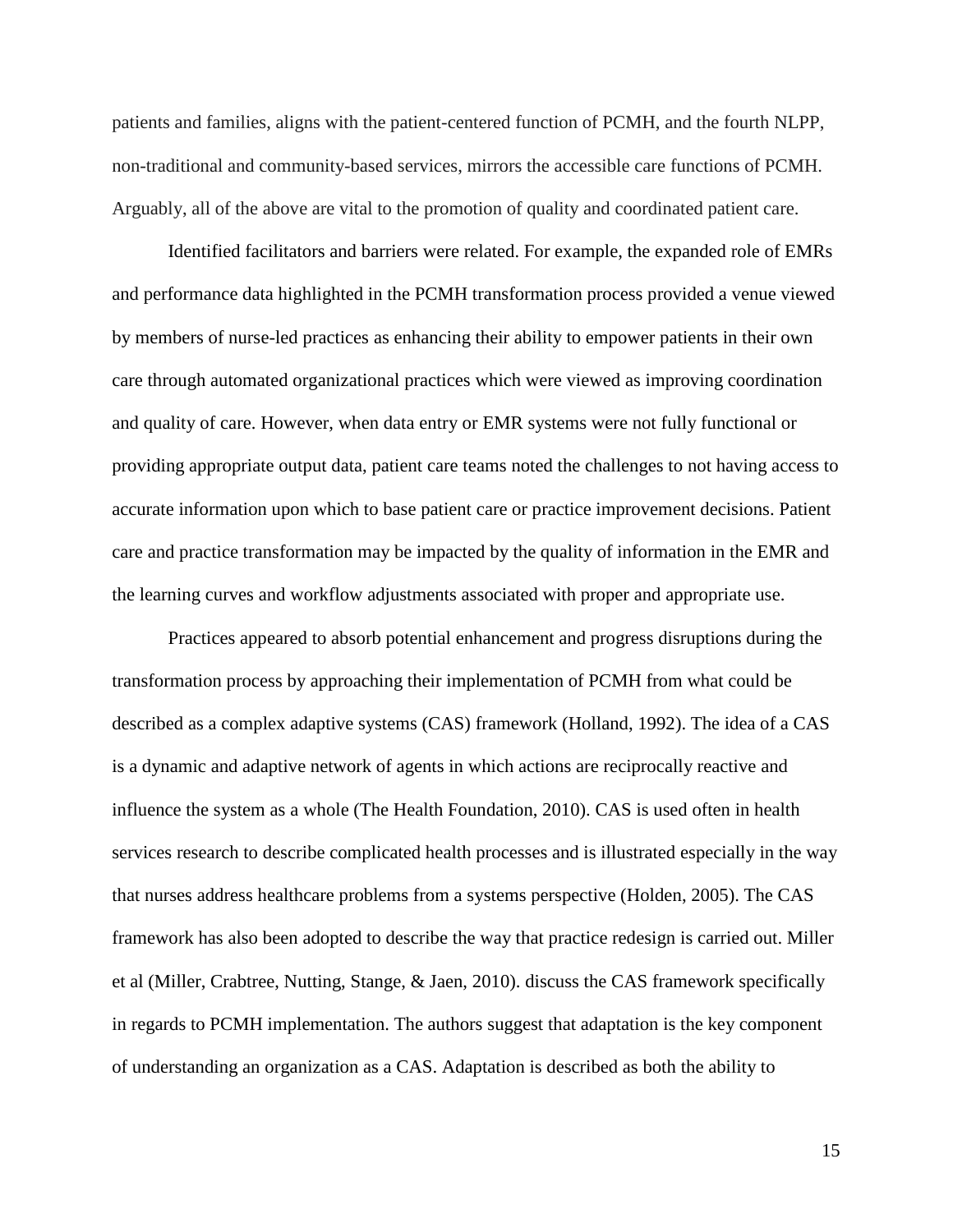"…respond to changes in the local environment as well as to intentionally create change in that environment"(Miller et al., 2010). They go on to list several key themes of primary care practices as CAS. The themes most salient to this paper include: 1) the potential for any action or practice has the ability to impart consequences on the environment and thus influence other actions, 2) unintentional consequences and surprises should be expected, and 3) purposeful change should seek to improve but realize the limitations of not being able to reach perfection; this requires an iterative process of evaluation, feedback and the opportunity for learning (Miller et al., 2010).

Clancy (Clancy, 2011) has argued that the use of a CAS framework for practice restructuring is paramount if practices are to achieve meaningful changes. Clancy used the phrase "evolutionary optimization" to describe "an alternative approach to planning [that] define[s] broad project objectives and then use[s] stepwise processes that accommodates adaptation and learning in small increments" (Clancy, 2011). This mirrors the same elements of CAS described by Miller et al (Miller et al., 2010).

Using the CAS framework for understanding the restructuring process of PCMH transformation can be helpful as CAS allows for organizational creativity and iteration in the assessment of what works and what does not. The built-in flexibility of CAS complements and highlights the high level of horizontal responsibility described by respondents across the practices.

Nurse-led practice-level adaptation was described as drawing on all team members when troubleshooting problems – a concept that these participants identified as being important to their transformation process. Horizontal responsibility is also a likely driver of buy-in at a practice level (Bleser et al., 2014). Directly participating in the troubleshooting process can ensure that providers and staff will support the restructuring as they are investing in their own ideas to make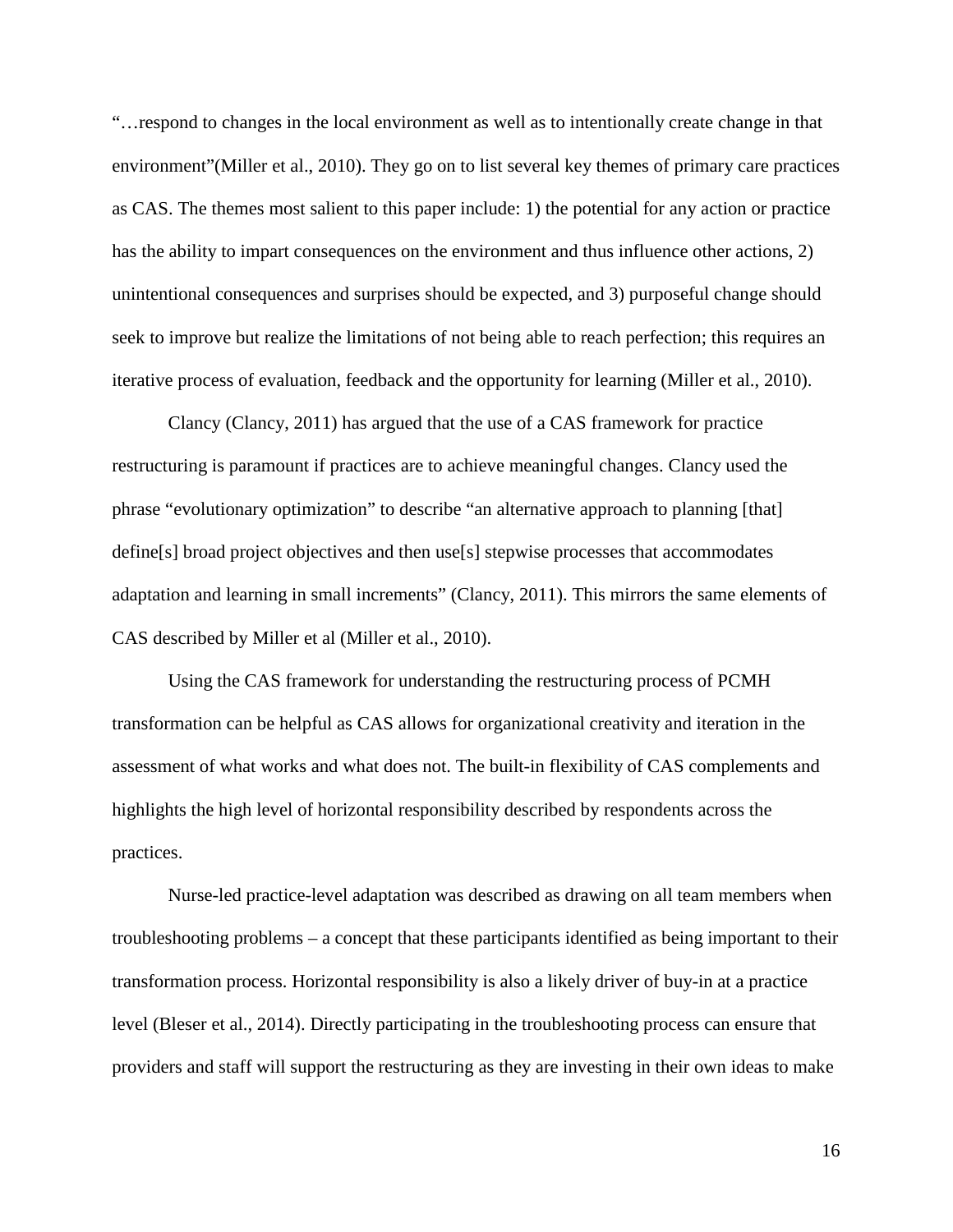transformation successful. This is in contrast to a top-down implementation framework where one person or leader outlines the steps and goals to be followed.

By understanding nurse-led practices as a CAS we can better understand how PCMH is enhancing organizational and patient-level transformations in care delivery and responding to unintended consequences and adapting to identified barriers. The practices in this sample described implementation experiences that could have derailed PCMH progress: complex patient needs, challenging new technologies, and novel requirements for becoming a PCMH. Yet by remaining adaptive, incorporating feedback, and embracing horizontal responsibility, transformation continued to evolve.

The CAS model allowed us to shed light on the transition to a PCMH model in the nurseled setting. Nurse-led practices that rest on the National Nursing Centers Consortium's core principles (NLPPs) – wellness, patients, families, non-traditional and community-based services, and structuring care and framing practice priorities – have a head start on functioning as a PCMH. Respondents described the PCMH model as helping them further enhance their values through patient-oriented enhancements, organizational changes, and a focus on care coordination and quality.

Some limitations should be considered when interpreting the results of this study. The qualitative results should be used for hypothesis generation rather than making causal inferences. Issues of generalizability or transferability should be considered with possible overrepresentation of the perspectives of stakeholders choosing to work in urban underserved communities with site designations as federally qualified health centers. In considering our sample size, the research team felt that the data reached saturation on the concepts presented in this study.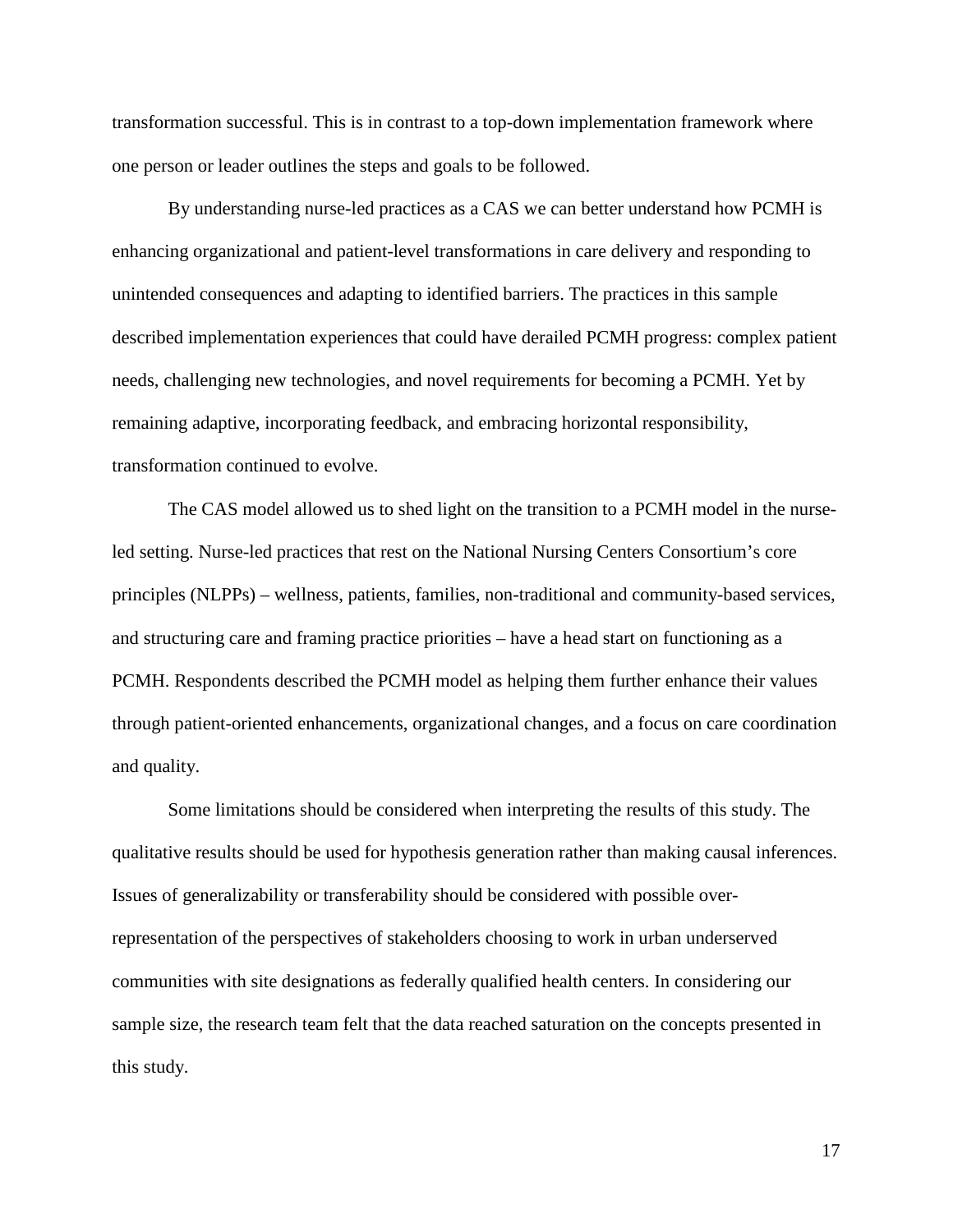Nurse-led practices have demonstrated they can use the PCMH model to facilitate change within their own settings and that the model is complementary to the priorities set forth by the National Nursing Centers Consortium for nurse-led practices. While the priorities of NLPP and PCMH functions are similar, work must be done to explore the unique opportunities and challenges to implementing a PCMH model in nurse-led settings, many of which are located in medically underserved areas and serve marginalized patient populations. Future research should seek a clearer picture of what the PCMH model means for patients in the context of nurse-led practice transformation. Other areas for research could include direct comparisons between nurse-led and physician-led practices to explore how clinicians with different training, and perhaps differing organizational philosophies, influence the integration of the PCMH model in practice.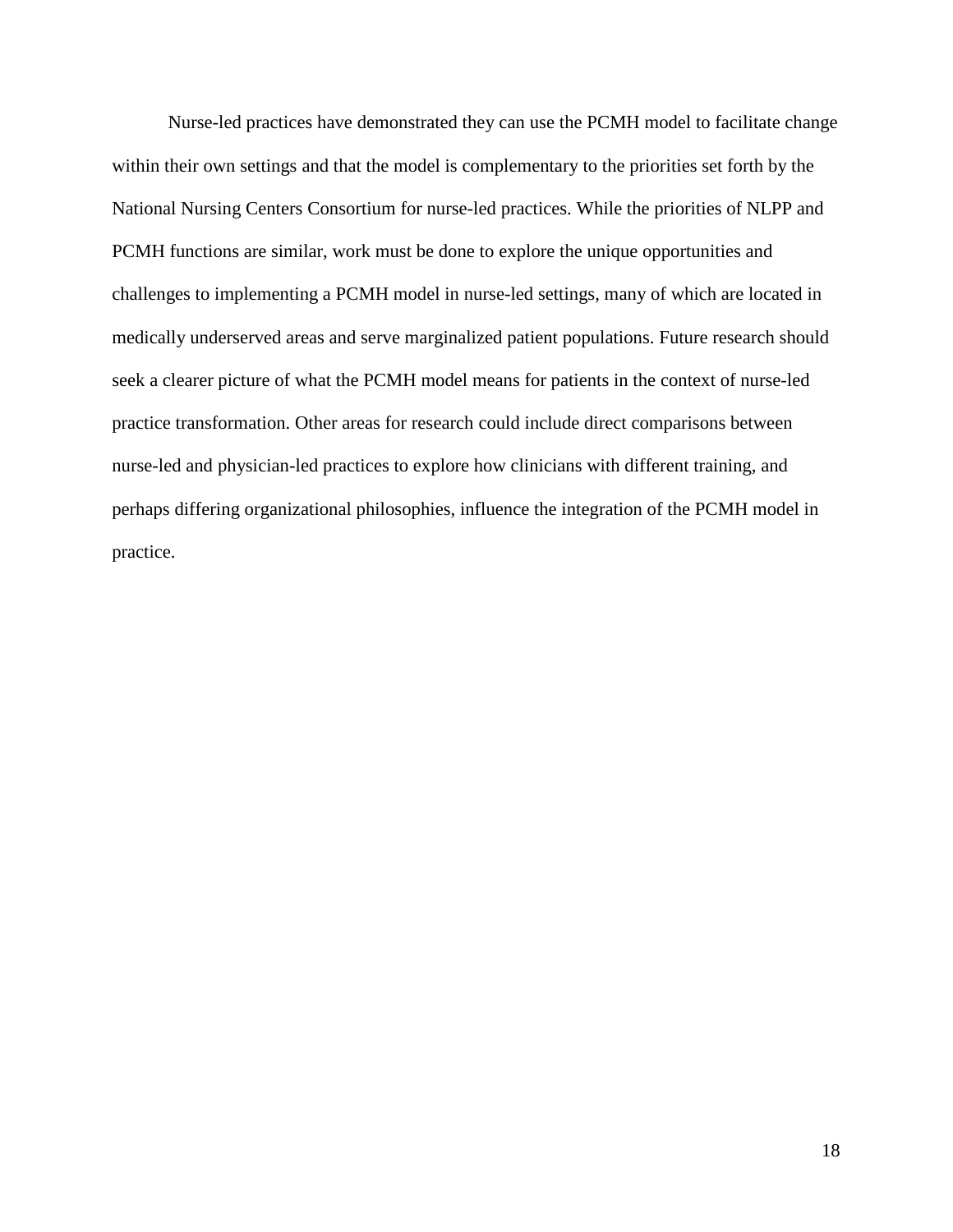#### References

- Bleser, W. K., Miller-Day, M., Naughton, D., Bricker, P. L., Cronholm, P. F., & Gabbay, R. A. (2014). Strategies for achieving whole-practice engagement and buy-in to the patientcentered medical home. *Annals of Family Medicine*, *12*(1), 37–45. http://doi.org/10.1370/afm.1564
- Clancy, T. R. (2011). Improving processes through evolutionary optimization. *The Journal of Nursing Administration*, *41*(9), 340–342. http://doi.org/10.1097/NNA.0b013e31822a705d
- Esperat, M. C. R., Hanson-Turton, T., Richardson, M., Tyree Debisette, A., & Rupinta, C. (2012). Nurse-managed health centers: safety-net care through advanced nursing practice. *Journal of the American Academy of Nurse Practitioners*, *24*(1), 24–31. http://doi.org/10.1111/j.1745-7599.2011.00677.x
- Hansen-Turton, T. (2005). The nurse-managed health center safety net: a policy solution to reducing health disparities. *The Nursing Clinics of North America*, *40*(4), 729–738, xi. http://doi.org/10.1016/j.cnur.2005.08.005
- Hansen-Turton, T., Bailey, D. N., Torres, N., & Ritter, A. (2010). Nurse-Managed Health Centers. *American Journal of Nursing*, *110*(9), 23–26. http://doi.org/10.1097/01.NAJ.0000388257.41804.41
- Holden, L. M. (2005). Complex adaptive systems: concept analysis. *Journal of Advanced Nursing*, *52*(6), 651–657. http://doi.org/10.1111/j.1365-2648.2005.03638.x
- Holland, J. H. (1992). *Adaptation in natural and artificial systems: an introductory analysis with applications to biology, control, and artificial intelligence*. Cambridge, MA: MIT Press.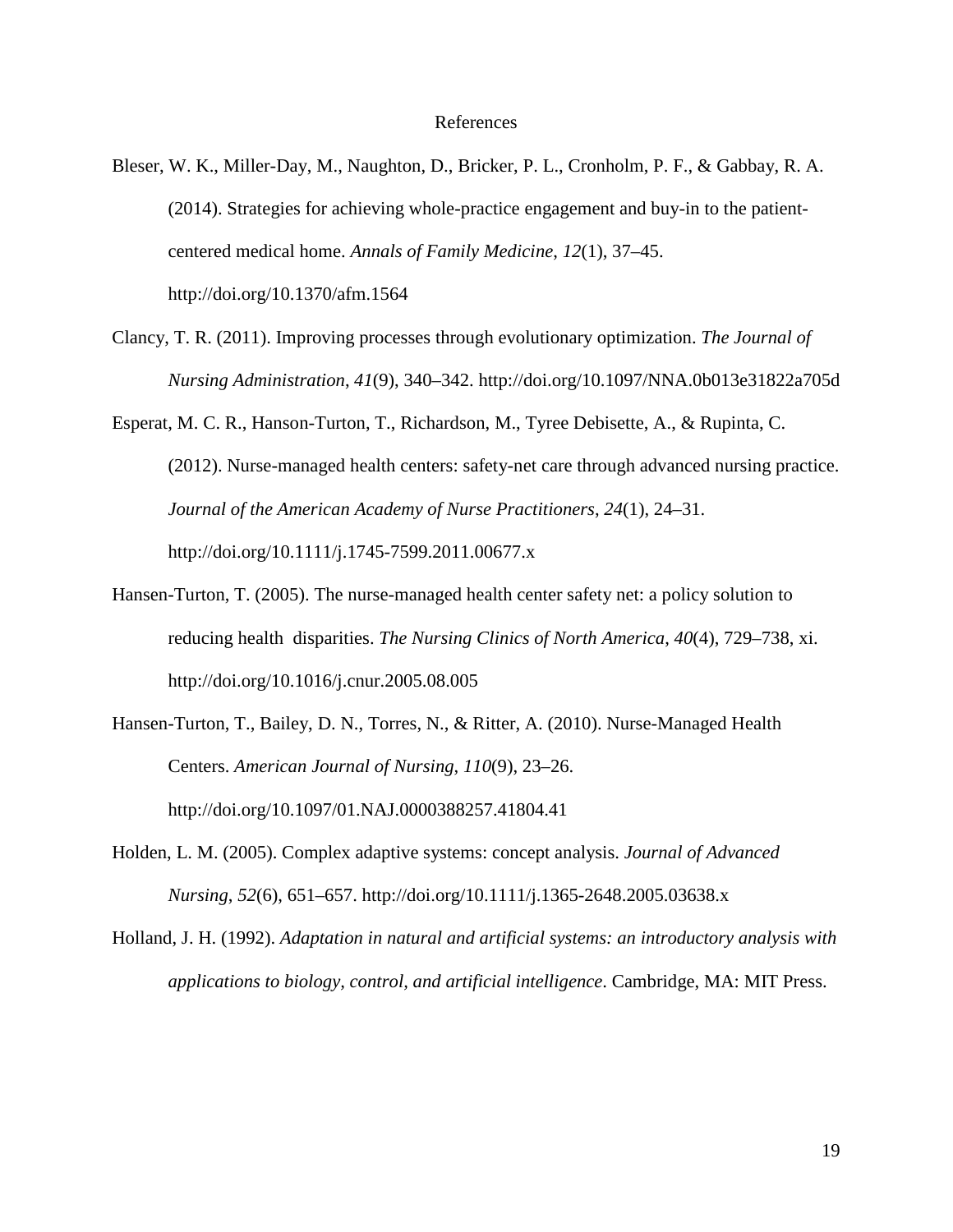- Holt, J., Zabler, B., & Baisch, M. J. (2014). Evidence-based characteristics of nurse-managed health centers for quality and outcomes. *Nursing Outlook*, *62*(6), 428–439. http://doi.org/10.1016/j.outlook.2014.06.005
- Martinez-Gonzalez, N. A., Djalali, S., Tandjung, R., Huber-Geismann, F., Markun, S., Wensing, M., & Rosemann, T. (2014). Substitution of physicians by nurses in primary care: a systematic review and meta-analysis. *BMC Health Services Research*, *14*, 214. http://doi.org/10.1186/1472-6963-14-214
- Miller, W. L., Crabtree, B. F., Nutting, P. A., Stange, K. C., & Jaen, C. R. (2010). Primary care practice development: a relationship-centered approach. *Annals of Family Medicine*, *8 Suppl 1*, S68–79; S92. http://doi.org/10.1370/afm.1089
- Moser, A., Houtepen, R., & Widdershoven, G. (2007). Patient autonomy in nurse-led shared care: a review of theoretical and empirical literature. *Journal of Advanced Nursing*, *57*(4), 357–365. http://doi.org/10.1111/j.1365-2648.2007.04105.x
- National Committee for Quality Assurance. (2010). *Recognizing nurse led practices for patient centered medical homes*. Retrieved from http://www.aanp.org/NR/rdonlyres/CAD37402- 48A6-4C5C-9123D6EB547AC411/4480/PPCPCMHNurseLedPracticesFactSheet.pdf
- National Committee for Quality Assurance. (2011). *NCQA Patient-Centered Medical Home 2011*. Washington, D.C.
- National Nursing Centers Consortium. (2011). *About Nurse-Managed Care*. Retrieved from http://www.nncc.us/site/index.php/about-nurse-managed-care

Patient Protection and Affordable Care Act, Pub. L. No. 111-148 (2010).

The Health Foundation. (2010). *Evidence Scan: Complex adaptive systems*. London, UK: The Health Foundation.